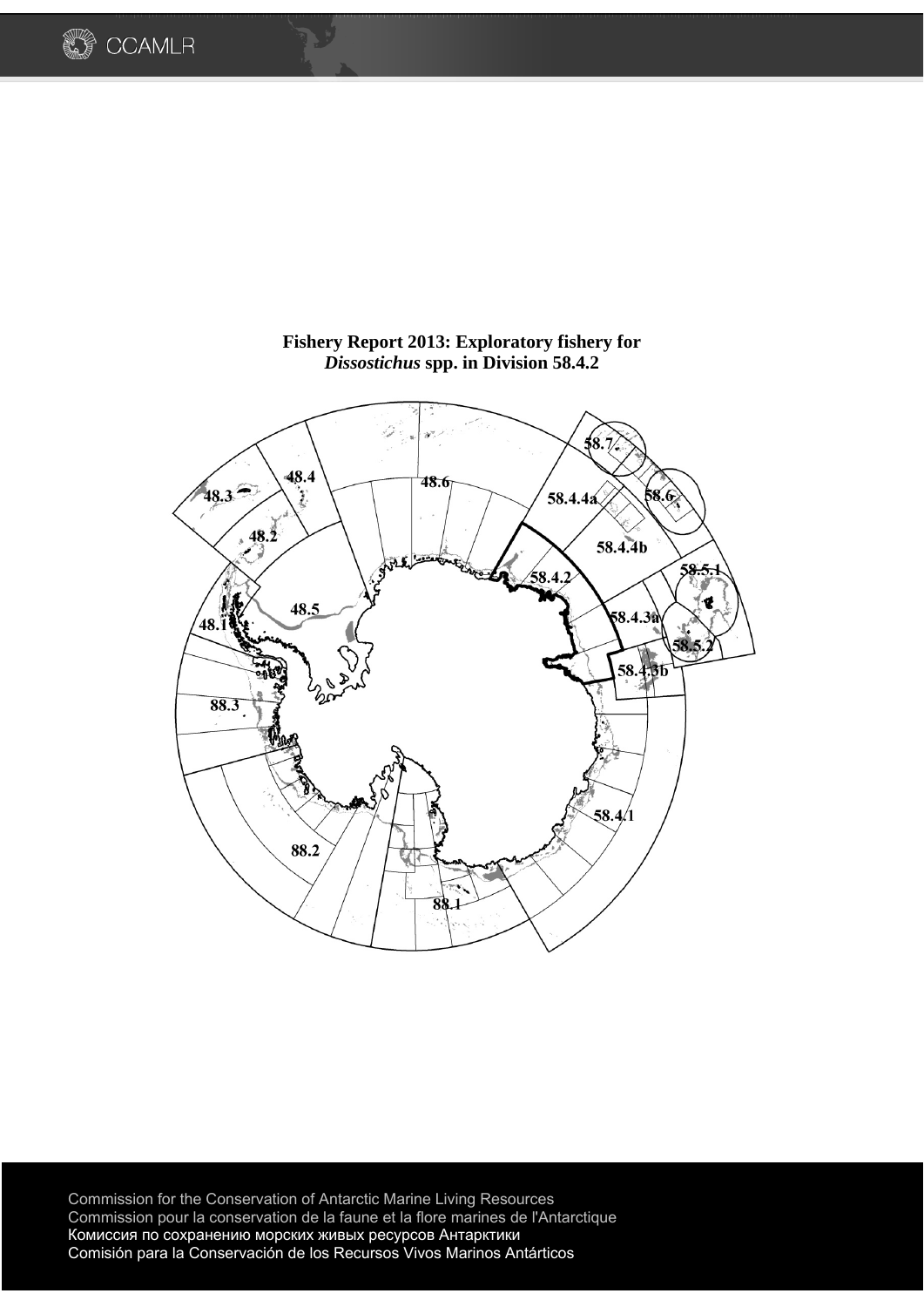## **CONTENTS**

Page

|                                                     | 1              |
|-----------------------------------------------------|----------------|
|                                                     | 1              |
|                                                     | 2              |
|                                                     |                |
|                                                     | $\mathfrak{2}$ |
|                                                     | 3              |
|                                                     | 3              |
|                                                     | 5              |
|                                                     |                |
|                                                     | 5              |
|                                                     | 5              |
|                                                     | 5              |
|                                                     | 9              |
|                                                     | 9              |
|                                                     | 9              |
|                                                     | 10             |
|                                                     |                |
|                                                     | 10             |
|                                                     | 10             |
|                                                     | 10             |
|                                                     |                |
|                                                     | 10             |
| Current management advice and conservation measures | 11             |

The map on the cover page shows the management areas within the CAMLR Convention Area, the specific region related to this report is outlined in bold. Depths between 600 and 1 800m (the 'fishable depths' for *Dissostichus* spp.) are shaded.

Throughout this report the CCAMLR fishing season is represented by the year in which that season ended, e.g. 2013 represents the 2012/13 CCAMLR fishing season (from 1 December 2012 to 30 November 2013).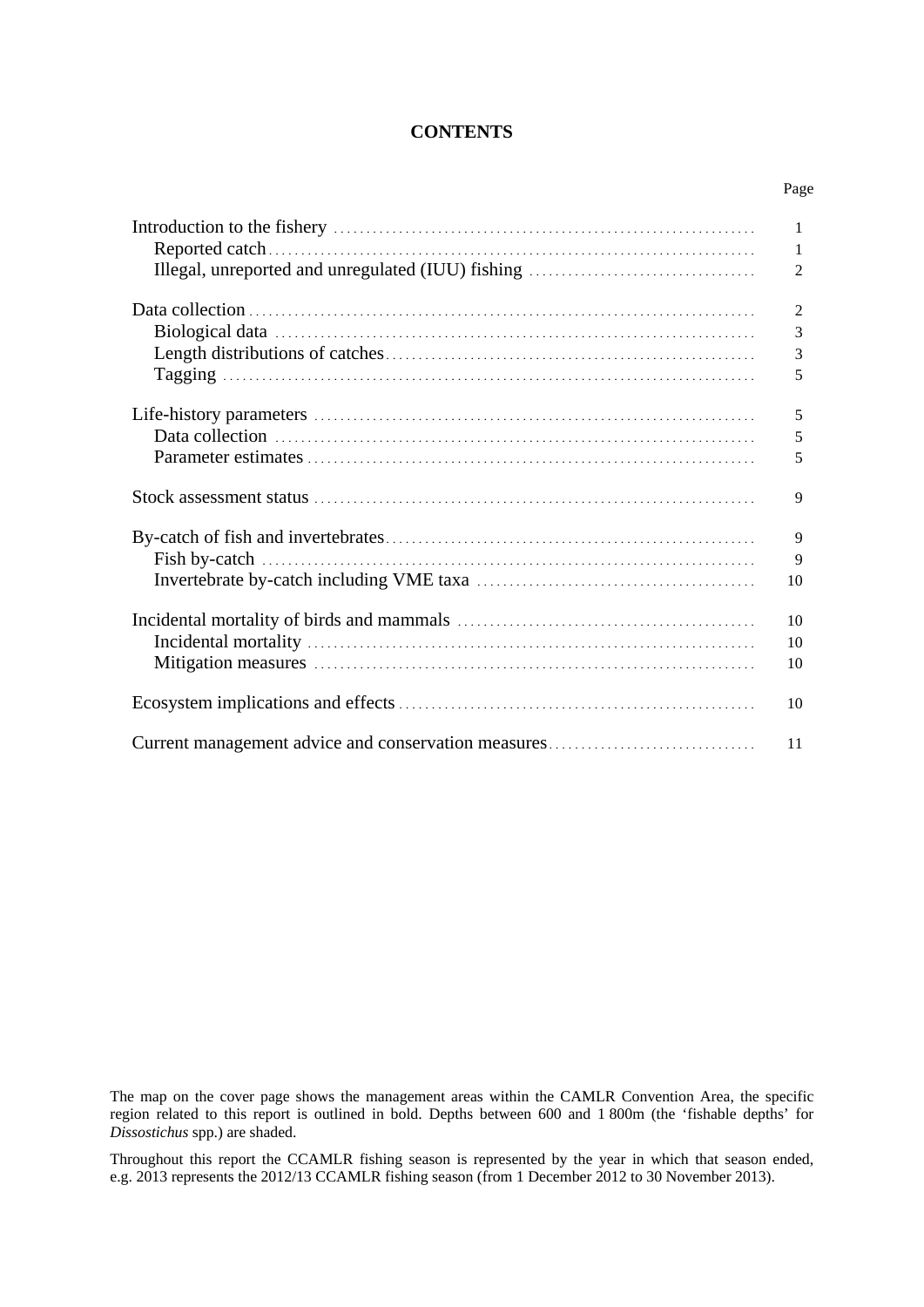# **FISHERY REPORT 2013: EXPLORATORY FISHERY FOR**  *DISSOSTICHUS* **SPP. IN DIVISION 58.4.2**

## **Introduction to the fishery**

1. This report describes the exploratory longline fishery for toothfish (*Dissostichus* spp.) in Division 58.4.2. This fishery was first agreed by the Commission in 2000 and started as a trawl fishery for spiny icefish (*Chaenodraco wilsoni*), striped-eye rockcod (*Lepidonotothen kempi*), Antarctic rockcod (*Trematomus eulepidotus*) and Antarctic silverfish (*Pleuragramma antarcticum*) (Conservation Measure (CM) 186/XVIII). In 2001 and 2002 the exploratory trawl fishery was also permitted in association with a new fishery for grenadier (*Macrourus* spp.). In 2003, the fishery for *Dissostichus* spp. in Division 58.4.2 changed to an exploratory longline fishery and since 2004 has targeted primarily Antarctic toothfish (*D. mawsoni*).

2. The current limits on the exploratory fishery for *Dissostichus* spp. in Division 58.4.2 are described in CM 41-05. Since 2009 the precautionary catch limit for *Dissostichus* spp. has remained at 70 tonnes. In 2013 this applied to small-scale research units (SSRUs) as follows: 30 tonnes in SSRU A (in which the Commission agreed that no fishing would take place) and 70 tonnes in SSRU E, SSRUs B, C and D being available to scientific research carried out in accordance with CM 24-01.

3. In 2013, the fishery was limited to one Japanese and one Spanish flagged vessel using longlines only, although only Japan participated in the fishery.

4. For 2014, a total of two vessels, one each from of Japan and Spain, notified their intention to participate in the exploratory fishery for *Dissostichus* spp. in Division 58.4.2.

# **Reported catch**

5. Reported catches of *Dissostichus* spp. over the past 10 seasons peaked at 216 tonnes in 2008, which comprised 28% of the catch limit set for that year. The catch limit was exceeded in 2010 by ~25% and by almost 100% in 2011 (Table 1).

6. In 2013, Japan, the only Member to fish in this division, reported a total catch of 4 tonnes of *Dissostichus* spp. (Table 1), all of which was caught in SSRU E.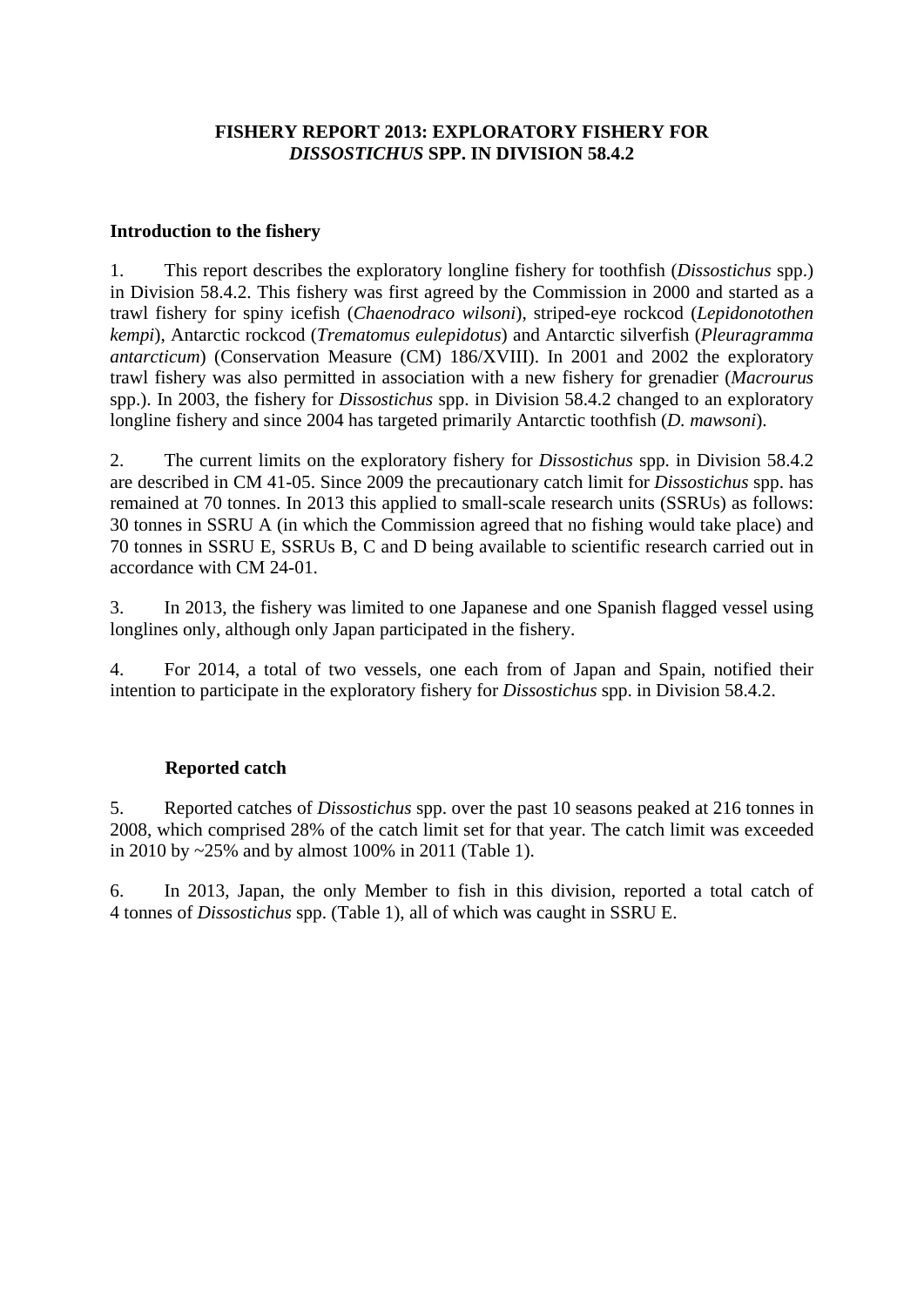| Season | Catch limit | Reported catch (tonnes) | Estimated         |       |                              |
|--------|-------------|-------------------------|-------------------|-------|------------------------------|
|        | (tonnes)    | D. mawsoni              | D. eleginoides    | Total | <b>IUU</b> catch<br>(tonnes) |
| 2004   | 500         | 20                      | $\mathbf{\Omega}$ | 20    | 197                          |
| 2005   | 780         | 125                     |                   | 126   | 86                           |
| 2006   | 780         | 163                     |                   | 164   | 192                          |
| 2007   | 780         | 124                     | $_{0}$            | 124   | 288                          |
| 2008   | 780         | 216                     | 0                 | 217   |                              |
| 2009   | 70          | 66                      |                   | 66    | 176                          |
| 2010   | 70          | 93                      | 0                 | 93    | 432                          |
| 2011   | 70          | 136                     | 0                 | 136   | $\ast$                       |
| 2012   | 70          | 54                      | 0                 | 54    | ∗                            |
| 2013   | 70          | 4                       | 0                 | 4     | ∗                            |

Table 1: Catch history for *Dissostichus* spp. in Division 58.4.2 (Source: STATLANT data for past seasons and catch and effort reports for current season, past reports for IUU catch.)

\* Not estimated.

#### **Illegal, unreported and unregulated (IUU) fishing**

7. Illegal, unreported and unregulated (IUU) fishing in the Indian Ocean sector of the Convention Area remains an issue for the Commission. Estimates of illegal fishing in Division 58.4.2 indicate that ~1 400 tonnes of *Dissostichus* spp. have been taken by IUU fishing since 2004 (Table 1). Since the reduction in the catch limit from 780 tonnes to 70 tonnes in 2009, high levels of IUU fishing have resulted in estimates of the total removals in this division being well in excess of the catch limits. However, since 2011, following the recognition of methodological issues in its assessment, no estimates of the IUU catch of *Dissostichus* spp. have been provided (SC-CAMLR-XXIX, paragraph 6.5).

#### **Data collection**

8. Catch limits for CCAMLR's fisheries for *D. mawsoni* and *D. eleginoides* for the 'assessed' fisheries in Subareas 48.3, 88.1 and 88.2 and Division 58.5.2 are set using fully integrated assessments; more basic approaches are used for the 'data-poor' fisheries (in Subarea 48.6 and in Area 58 outside the exclusive economic zones (EEZs)). The management of these data-poor fisheries has been a major focus of attention in CCAMLR in recent years after the acknowledgement that commercial fishing by itself had resulted in too few data to develop a full assessment of the targeted stocks in these areas. CCAMLR has developed a framework for designing and undertaking research fishing designed to lead to an assessment of these toothfish stocks in the short to medium term, established under the provisions of CM 41-01. This research planning framework has three phases: prospecting phase, biomass estimation phase and assessment development phase, with a set of decisions and review for the progression between stages.

9. In order to obtain the data necessary for a stock assessment, catch limits for research fishing by commercial vessels are set at a level intended to provide sufficient information (including sufficient recaptures of tagged fish) to achieve a stock assessment within a time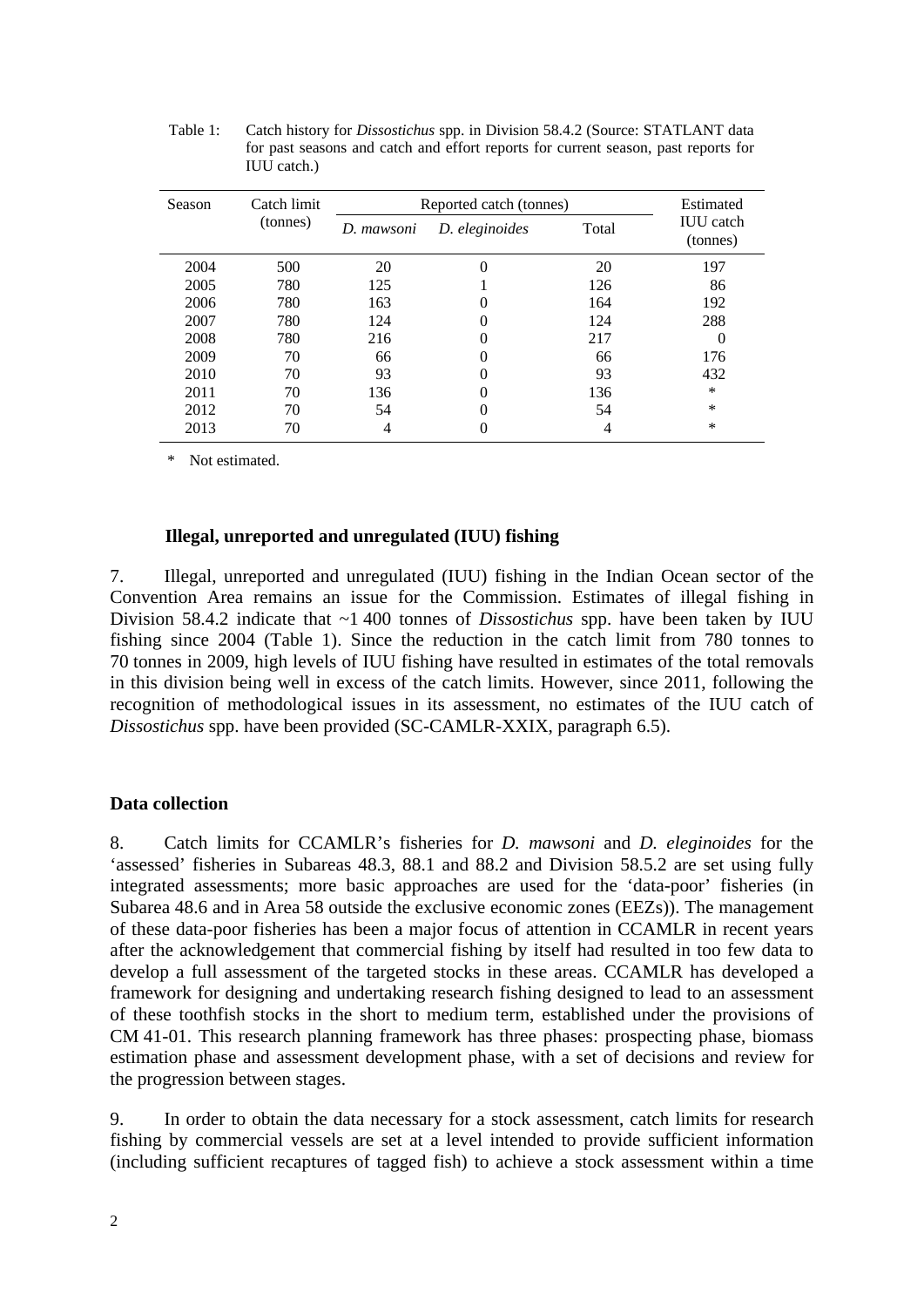period of 3 to 5 years. These catch limits are also set so that they provide reasonable certainty that exploitation rates at the scale of the stock or research unit will not negatively impact the stock. Appropriate exploitation rates are based on estimates from areas with assessed fisheries and are not more than 3–4% of the estimated stock size. In 2012 and 2013, CCAMLR put in place a more structured approach to setting catch limits, and spatially constraining research, in data-poor fisheries. This process attempts to use all available information combined with a regular review process to make progress while recognising the inherent uncertainties and data limitations in data-poor fisheries.

## **Biological data**

10. The collection of biological data under CM 23-05 is conducted as part of the CCAMLR Scheme of International Scientific Observation. In exploratory longline fisheries targeting *D. mawsoni* and *D. eleginoides*, biological data collection includes representative samples of length, weight, sex and maturity stage, as well as collection of otoliths for age determination of the target and most frequently taken by-catch species.

# **Length distributions of catches**

11. The length-frequency distributions of *D. mawsoni* and *D. eleginoides* caught in this fishery from 2004 to 2013 are shown in Figure 1. These length-frequency distributions are unweighted, i.e. they have not been adjusted for factors such as the size of the catches from which they were collected. The interannual variability exhibited in the figure may reflect differences in the fished population but is also likely to reflect changes in the gear used, the number of vessels in the fishery and the spatial and temporal distribution of fishing.

12. The length-frequency distributions of catches for *D. mawsoni* for the past 10 seasons across the entire division and in each SSRU (Figure 1) indicate that the majority of *D. mawsoni* caught in Division 58.4.2 ranged from 50 to 175 cm in total length. A distinct bimodal distribution was observed in 2004 and 2005 with modes at approximately 60–80 and 120–160 cm. The mode of smaller fish observed is likely attributable to vessels fishing closer to shorein shallow water where smaller fish are known to inhabit. In subsequent seasons only the latter mode is present (Figure 1).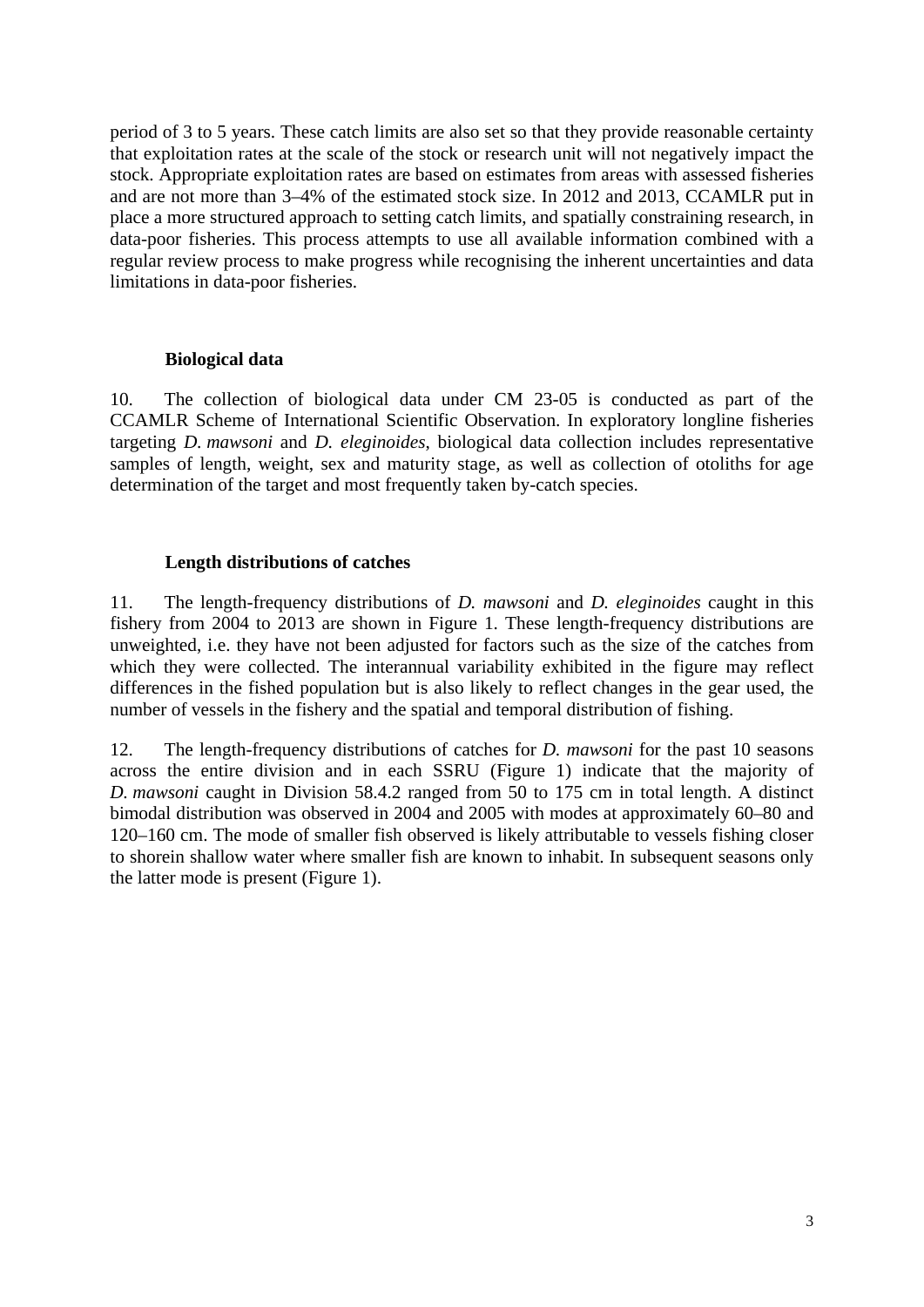

Figure 1: Annual length-frequency distributions of *Dissostichus mawsoni* caught in Division 58.4.2 (top panel) and in each SSRU (lower panels). The number of hauls from which fish were measured (N) and the number of fish measured (n) in each year are provided. Note: length-frequency distributions are only presented for those years/SSRUs in which the number of fish measured was >150.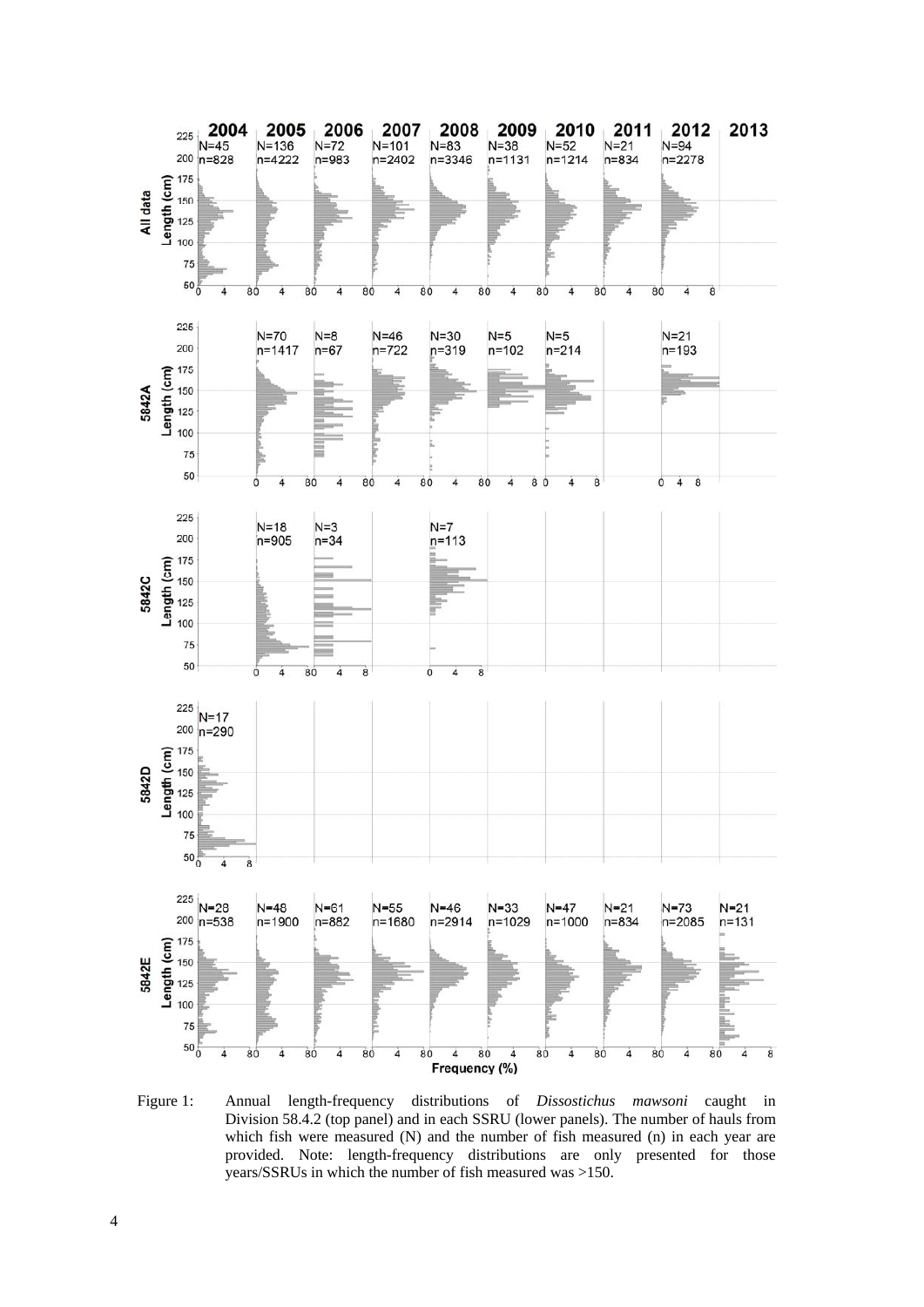# **Tagging**

13. Since 2012, vessels have been required to tag and release *Dissostichus* spp. at a rate of five fish per tonne of green weight caught (Table 2). The tag-overlap statistic estimates the representative similarity between the size distributions of those fish that are tagged by a vessel and of all the fish that are caught by that vessel. Each vessel catching more than 10 tonnes of each species of *Dissostichus* is required to achieve a minimum tag-overlap statistic<sup>1</sup> of 60% (Annex 41-01/C).

14. In 2013, the only vessel to have fished in Division 58.4.2, the *Shinsei Maru No. 3*, exceeded the minimum tagging rate. However, as only a single individual of *D. eleginoides* and <10 tonnes of *D. mawsoni* were caught, no tag-overlap statistic for either species was calculated (Table 2).

15. To date, a total of 2 628 *D. mawsoni* and 37 *D. eleginoides* have been tagged in Division 58.4.2 (Tables 3a and 3b) and only two *D. mawsoni*, both of which were tagged within the same division, have been recaptured.

# **Life-history parameters**

# **Data collection**

16. The life histories of *D. mawsoni* and *D. eleginoides* are characterised by slow growth, low fecundity and late maturity. Both *D. mawsoni* and *D. eleginoides* appear to have protracted spawning periods, taking place mainly in winter, but which may start as early as late autumn and extend into spring. However, as this is the period least accessible to fishing, and thus the collection of biological data, specific life-history traits for these species are limited (WG-FSA-08/14). The areas that are considered to be the most likely spawning grounds for *D. mawsoni* include the north of the Ross Sea associated with the Pacific– Antarctic Ridge (SSRUs 881B–C) and the Amundsen Ridge (SSRU 881E) in the Amundsen Sea. In the Cooperation Sea, *D. mawsoni* most likely spawn on BANZARE Bank (Division 58.4.3b). *Dissostichus eleginoides* are thought to spawn in deep water around South Georgia Island (Subarea 48.3), Bouvet Island (Subarea 48.6) and on the Kerguelen Plateau (Divisions 58.5.1 and 58.5.2).

## **Parameter estimates**

17. There are no specific life-history parameters for either *D. mawsoni* or *D. eleginoides* in this division; the parameters used in assessed fisheries can be found in the 'Stock assessment' appendices of the relevant Fishery Reports.

 $\mathbf{1}$ 1 The tag-overlap statistic estimates the similarity in size distributions of fish that are tagged and all fish caught by a vessel (Annex 41-01/C, footnote 3).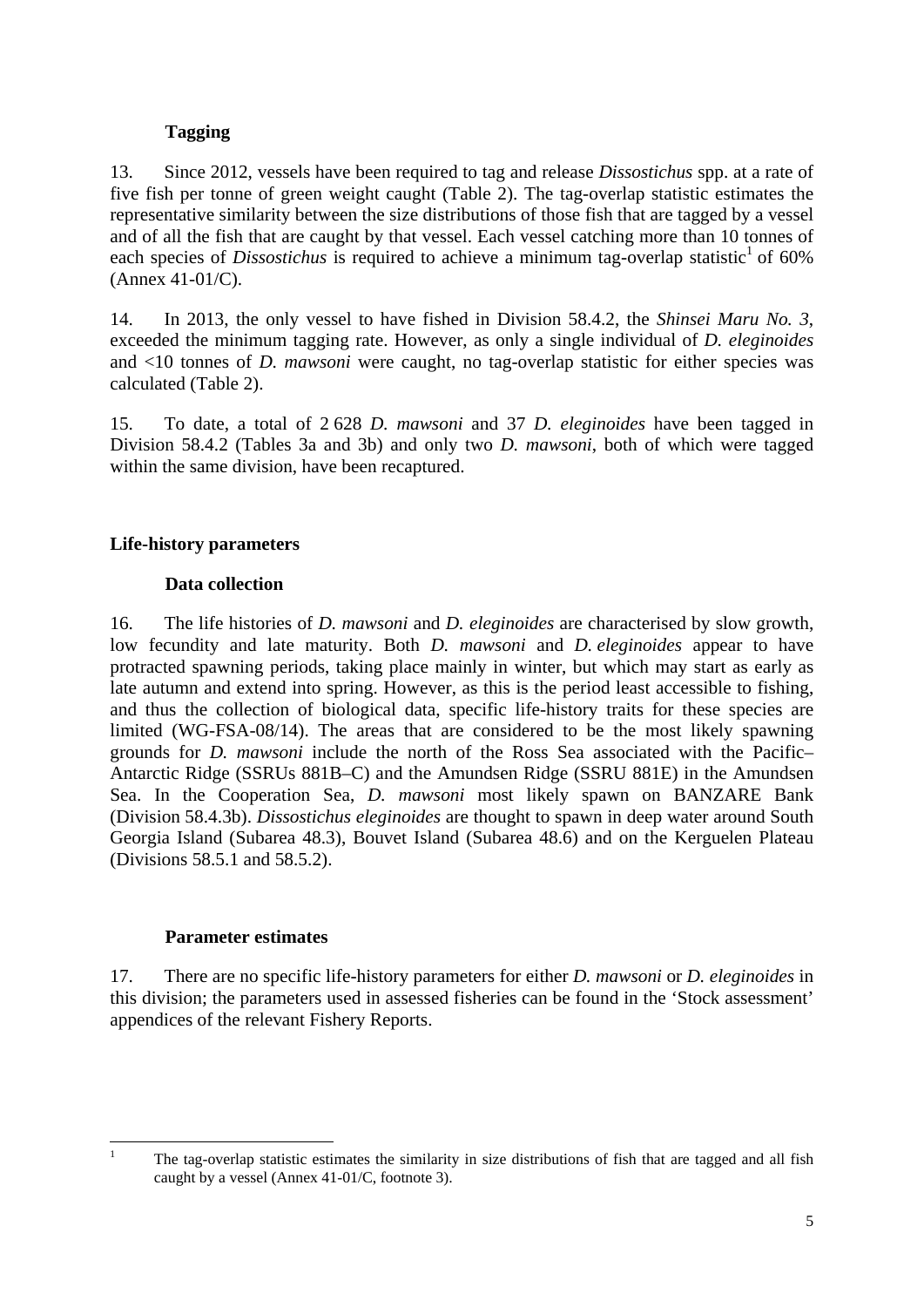| <b>Flag State</b>     | Vessel name        |      | Season |      |               |              |               |             |           |             |              |
|-----------------------|--------------------|------|--------|------|---------------|--------------|---------------|-------------|-----------|-------------|--------------|
|                       |                    | 2004 | 2005   | 2006 | 2007          | 2008         | 2009          | 2010        | 2011      | 2012        | 2013         |
| Australia             | Eldfisk            |      |        |      |               |              |               |             |           |             |              |
| Chile                 | Globalpesca I      |      |        | 0.9  |               |              |               |             |           |             |              |
|                       | Globalpesca II     |      | 5.8    |      |               |              |               |             |           |             |              |
| Japan                 | Shinsei Maru No. 3 |      |        |      |               |              | $3.1(36,-)$   |             |           |             | 5.6 $(*, -)$ |
| Korea,                | Bonanza No. 707    |      | 2.6    |      |               |              |               |             |           |             |              |
| Republic of           | Hong Jin No. 701   |      |        |      |               |              |               |             |           | $5(78,-)$   |              |
|                       | Insung No. 1       |      |        |      | 4.4 $(35, -)$ | $3(22,-)$    |               |             |           |             |              |
|                       | Insung No. 2       |      |        | 0.8  |               |              |               | $3.1(62,-)$ |           |             |              |
|                       | Insung No. 22      |      |        |      |               |              | 4.6 $(14, -)$ |             |           |             |              |
|                       | Insung No. 7       |      |        |      |               |              |               |             | $3(64,-)$ |             |              |
|                       | Jung Woo No. 2     |      |        |      | $1.9(29,-)$   |              |               |             |           |             |              |
| Namibia               | Antillas Reefer    |      |        |      | $1.3(18,-)$   | 5.4 $(*, -)$ |               |             |           |             |              |
|                       | Paloma V           |      |        |      |               | $3(17,*)$    |               |             |           |             |              |
| New Zealand           | Janas              |      | 1.2    |      |               |              |               |             |           |             |              |
| South Africa          | Koryo Maru No. 11  |      |        |      |               |              |               |             |           | $5.2(49,-)$ |              |
| Spain                 | Arnela             |      | 1.3    |      |               |              |               |             |           |             |              |
|                       | Galaecia           |      |        |      |               |              |               |             |           |             |              |
| Required tagging rate |                    |      |        |      | 3             | 3            | 3             | 3           | 3         | 5           | 5            |

Table 2: Annual tagging rate, by vessel, operating in the exploratory fishery for *Dissostichus* spp. in Division 58.4.2. The tag-overlap statistics (CM 41-01) for *D. mawsoni and D. eleginoides* respectively are provided in brackets. Values for the tag-overlap statistic are not calculated for catches of less than 10 tonnes (\*).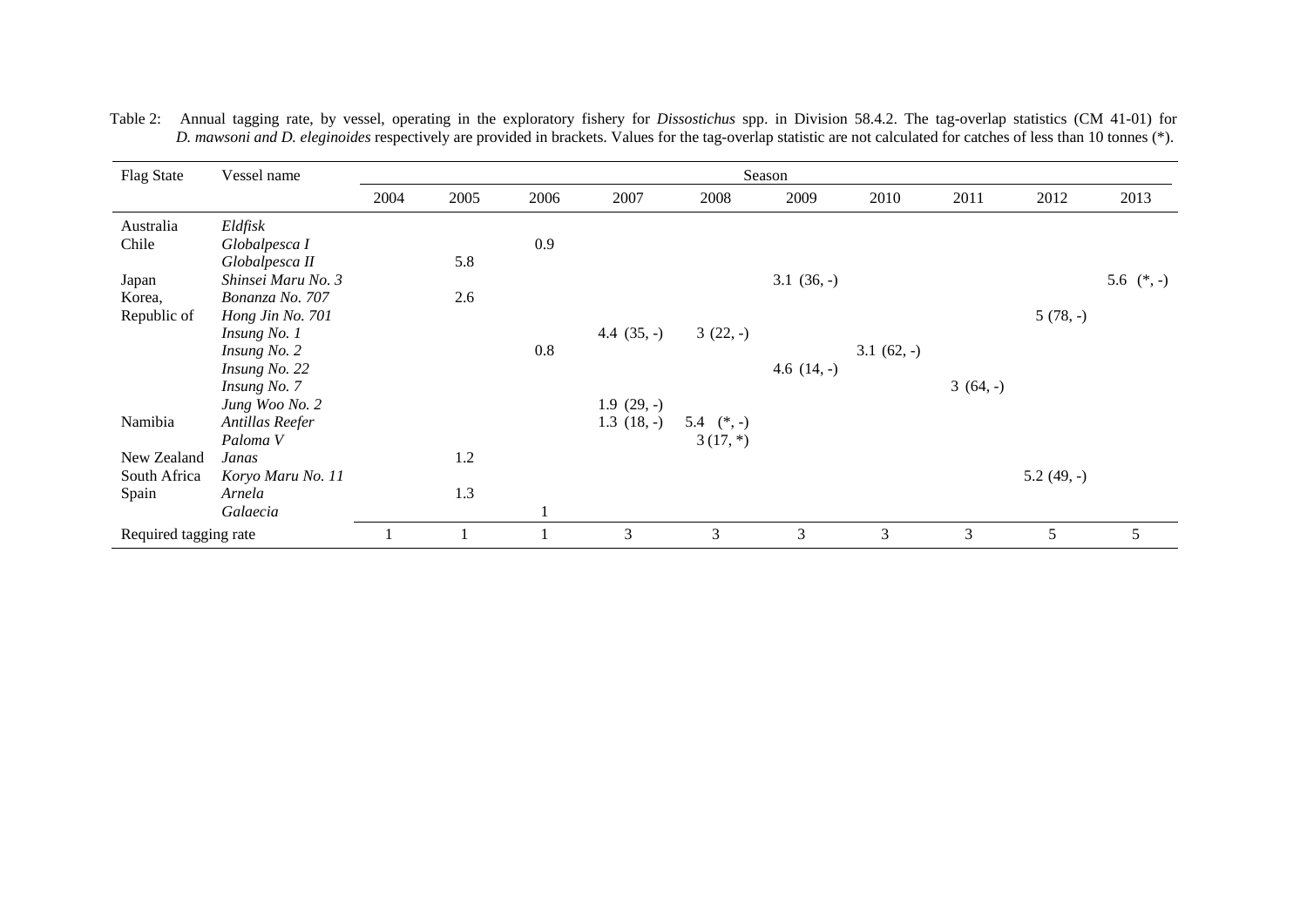| Table 3: | The number of individuals of (a) <i>Dissostichus mawsoni</i> and (b) <i>D. eleginoides</i> tagged in each year. The number of fish recaptured by each |  |
|----------|-------------------------------------------------------------------------------------------------------------------------------------------------------|--|
|          | vessel/year is provided in brackets.                                                                                                                  |  |

|     | Dissostichus mawsoni |  |
|-----|----------------------|--|
| (a) |                      |  |

| <b>Flag State</b> | Vessel name           | Season                |     |      |      |     |      |     |      |     |      |     |      |     |      |     |      |     |      |     |
|-------------------|-----------------------|-----------------------|-----|------|------|-----|------|-----|------|-----|------|-----|------|-----|------|-----|------|-----|------|-----|
|                   |                       | 2004                  |     | 2005 | 2006 |     | 2007 |     | 2008 |     | 2009 |     | 2010 |     | 2011 |     | 2012 |     | 2013 |     |
| Australia         | <b>Austral Leader</b> |                       |     |      |      |     |      |     |      |     |      |     |      |     |      |     |      |     |      |     |
|                   | Eldfisk               |                       |     |      |      |     |      |     |      |     |      |     |      |     |      |     |      |     |      |     |
| Chile             | Globalpesca I         |                       |     |      | 23   | (0) |      |     |      |     |      |     |      |     |      |     |      |     |      |     |
|                   | Globalpesca II        |                       | 138 | (0)  |      |     |      |     |      |     |      |     |      |     |      |     |      |     |      |     |
| Japan             | Shinsei Maru No. 3    |                       |     |      |      |     |      |     |      |     | 59   | (0) |      |     |      |     |      |     | 20   | (0) |
| Korea,            | Bonanza No. 707       |                       | 136 | (0)  |      |     |      |     |      |     |      |     |      |     |      |     |      |     |      |     |
| Republic of       | Hong Jin No. 701      |                       |     |      |      |     |      |     |      |     |      |     |      |     |      |     | 203  | (0) |      |     |
|                   | Insung No. 1          |                       |     |      |      |     | 88   | (0) | 248  | (0) |      |     |      |     |      |     |      |     |      |     |
|                   | Insung No. 2          |                       |     |      | 101  | (0) |      |     |      |     |      |     | 291  | (1) |      |     |      |     |      |     |
|                   | Insung No. 22         |                       |     |      |      |     |      |     |      |     | 210  | (1) |      |     |      |     |      |     |      |     |
|                   | Insung No. 7          |                       |     |      |      |     |      |     |      |     |      |     |      |     | 408  | (0) |      |     |      |     |
|                   | Jung Woo No. 2        |                       |     |      |      |     | 74   | (0) |      |     |      |     |      |     |      |     |      |     |      |     |
| Namibia           | Antillas Reefer       |                       |     |      |      |     | 86   | (0) | 47   | (0) |      |     |      |     |      |     |      |     |      |     |
|                   | Paloma V              |                       |     |      |      |     |      |     | 368  | (0) |      |     |      |     |      |     |      |     |      |     |
| New Zealand       | Janas                 |                       | 43  | (0)  |      |     |      |     |      |     |      |     |      |     |      |     |      |     |      |     |
| South Africa      | Koryo Maru No. 11     |                       |     |      |      |     |      |     |      |     |      |     |      |     |      |     | 63   | (0) |      |     |
| Spain             | Arnela                |                       | 11  | (0)  |      |     |      |     |      |     |      |     |      |     |      |     |      |     |      |     |
|                   | Galaecia              |                       |     |      | 11   | (0) |      |     |      |     |      |     |      |     |      |     |      |     |      |     |
| Total             |                       | (0)<br>$\overline{0}$ | 328 | (0)  | 135  | (0) | 248  | (0) | 663  | (0) | 269  | (1) | 291  | (1) | 408  | (0) | 266  | (0) | 20   | (0) |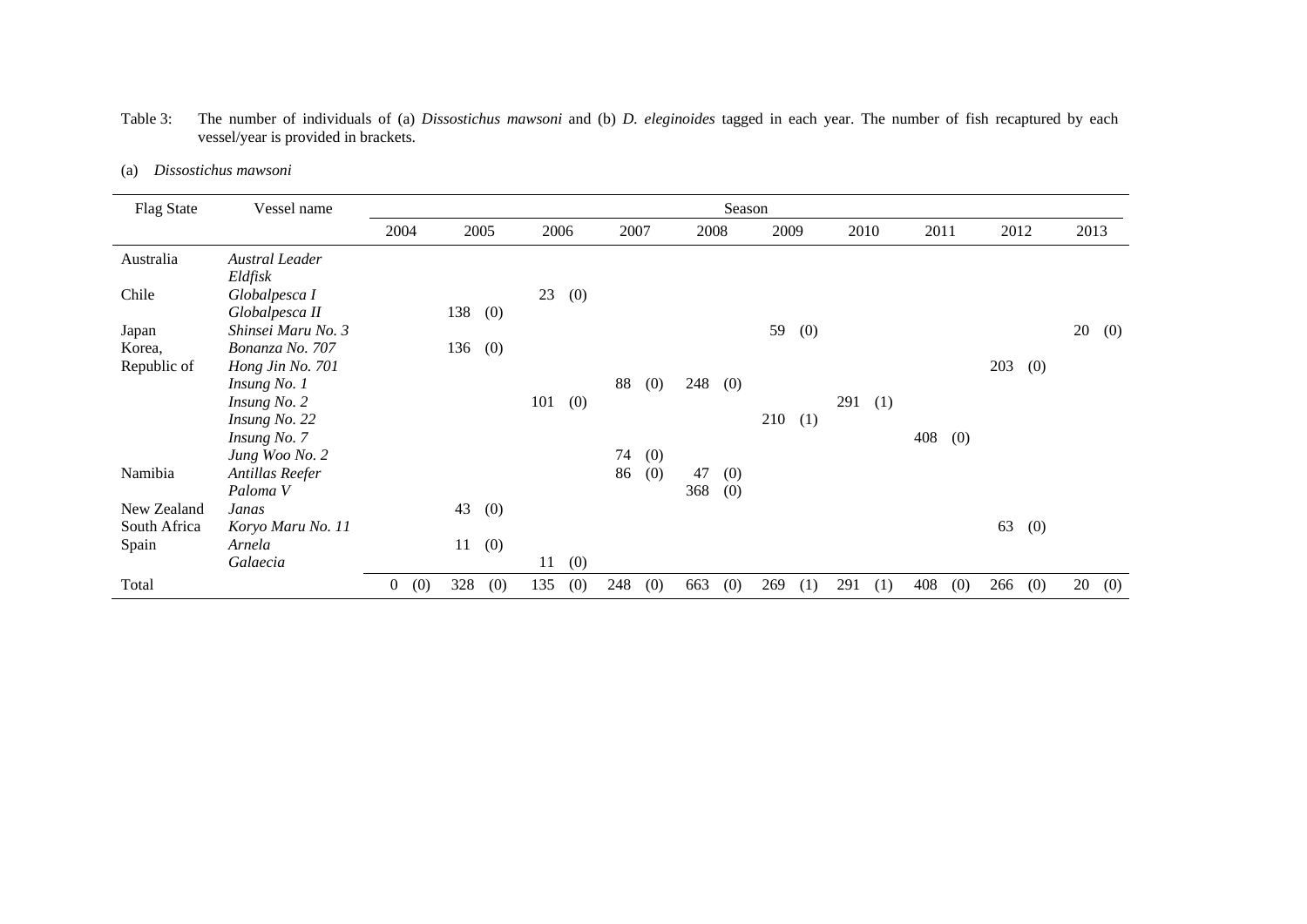## (b) *Dissostichus eleginoides*

| <b>Flag State</b> | Vessel name         |      |       |      |      |       | Season |      |      |      |      |
|-------------------|---------------------|------|-------|------|------|-------|--------|------|------|------|------|
|                   |                     | 2004 | 2005  | 2006 | 2007 | 2008  | 2009   | 2010 | 2011 | 2012 | 2013 |
| Australia         | Austral Leader      |      |       |      |      |       |        |      |      |      |      |
|                   | Eldfisk             |      |       |      |      |       |        |      |      |      |      |
| Chile             | Globalpesca I       |      |       | 1(0) |      |       |        |      |      |      |      |
|                   | Globalpesca II      |      | 7(0)  |      |      |       |        |      |      |      |      |
| Japan             | Shinsei Maru No. 3  |      |       |      |      |       | 1(0)   |      |      |      | 1(0) |
| Korea,            | Bonanza No. 707     |      | 5(0)  |      |      |       |        |      |      |      |      |
| Republic of       | Hong Jin No. 701    |      |       |      |      |       |        |      |      |      |      |
|                   | Insung No. 1        |      |       |      |      |       |        |      |      |      |      |
|                   | Insung No. 2        |      |       |      |      |       |        |      |      |      |      |
|                   | Insung No. 22       |      |       |      |      |       | 7(0)   |      |      |      |      |
|                   | Insung No. 7        |      |       |      |      |       |        |      |      |      |      |
|                   | Jung Woo No. 2      |      |       |      |      |       |        |      |      |      |      |
| Namibia           | Antillas Reefer     |      |       |      |      | 1(0)  |        |      |      |      |      |
|                   | Paloma <sub>V</sub> |      |       |      |      | 9(0)  |        |      |      |      |      |
| New Zealand       | Janas               |      | 2(0)  |      |      |       |        |      |      |      |      |
| South Africa      | Koryo Maru No. 11   |      |       |      |      |       |        |      |      | 3(0) |      |
| Spain             | Arnela              |      |       |      |      |       |        |      |      |      |      |
|                   | Galaecia            |      |       |      |      |       |        |      |      |      |      |
| Total             |                     | 0(0) | 14(0) | 1(0) | 0(0) | 10(0) | 8(0)   | 0(0) | 0(0) | 3(0) | 1(0) |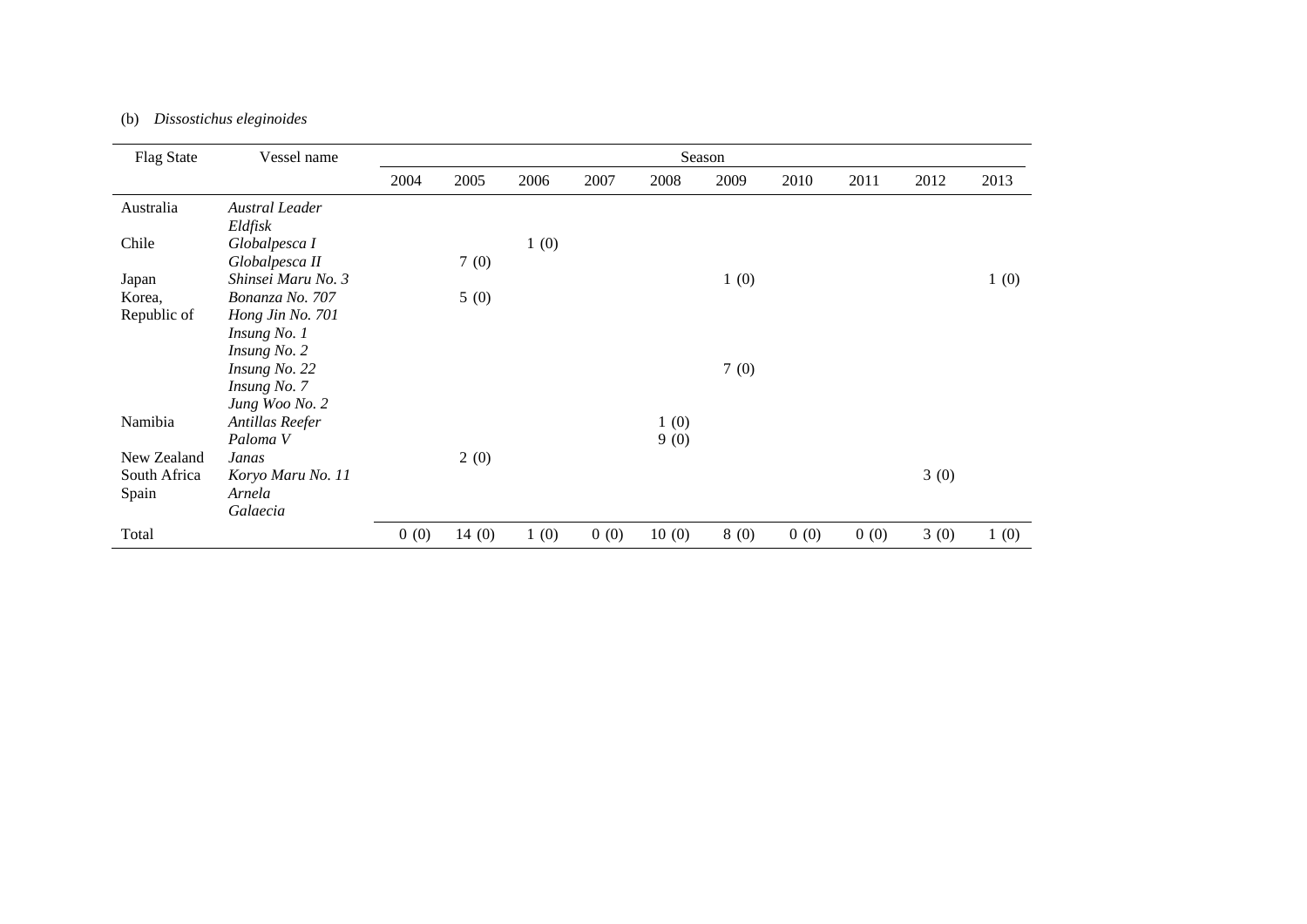#### **Stock assessment status**

18. There has been no integrated stock assessment for this data-poor exploratory fishery.

## **By-catch of fish and invertebrates**

## **Fish by-catch**

19. Catch limits for by-catch species groups (macrourids, rajids and other species) are defined in CM 33-03 and provided in Table 4. Within these catch limits, the total catch of species caught as by-catch in any SSRU or combination of SSRUs, as defined in relevant conservation measures, shall not exceed the following limits:

- skates and rays (rajids) 5% of the catch limit of *Dissostichus* spp. or 50 tonnes, whichever is greater
- *Macrourus* spp. 16% of the catch limit for *Dissostichus* spp. or 20 tonnes, whichever is greater
- all other species combined 20 tonnes.

| Table 4: Catch history for by-catch species (macrourids, rajids and other species), including catch |
|-----------------------------------------------------------------------------------------------------|
| limits and number of rajids released alive, in Division 58.4.2. Catch limits are for the whole      |
| fishery (see CM 33-03 for details). (Source: fine-scale data.)                                      |

| Season |                            | <b>Macrourids</b>             |                            | Rajids                        |                    | Other species              |                               |
|--------|----------------------------|-------------------------------|----------------------------|-------------------------------|--------------------|----------------------------|-------------------------------|
|        | Catch<br>limit<br>(tonnes) | Reported<br>catch<br>(tonnes) | Catch<br>limit<br>(tonnes) | Reported<br>catch<br>(tonnes) | Number<br>released | Catch<br>limit<br>(tonnes) | Reported<br>catch<br>(tonnes) |
| 2004   | 80                         |                               | 50                         | 0                             |                    | 100                        | $<$ 1                         |
| 2005   | 124                        | 28                            | 50                         | 3                             | 3                  | 60                         | $\overline{c}$                |
| 2006   | 124                        | 4                             | 50                         | 0                             |                    | 60                         |                               |
| 2007   | 124                        |                               | 50                         | 0                             |                    | 60                         | $<$ l                         |
| 2008   | 124                        | 12                            | 50                         | 0                             |                    | 60                         |                               |
| 2009   | 20                         |                               | 50                         | 0                             |                    | 40                         | $<$ l                         |
| 2010   | 20                         | 4                             | 50                         | 0                             |                    | 40                         | $<$ 1                         |
| 2011   | 20                         | $<$ 1                         | 50                         | 0                             |                    | 40                         | $<$ 1                         |
| 2012   | 20                         |                               | 50                         | 0                             |                    | 40                         | $<$ 1                         |
| 2013   | 20                         | 0                             | 50                         | 0                             |                    | 20                         | $<$ l                         |

20. If the by-catch of any one species is equal to, or greater than, 1 tonne in any one haul or set, then the fishing vessel must move at least 5 n miles away for a period of at least five days.

21. If the catch of *Macrourus* spp. taken by a single vessel in any two 10-day periods in a single SSRU exceeds 1 500 kg in a 10-day period and exceeds 16% of the catch of *Dissostichus* spp. in that period, the vessel shall cease fishing in that SSRU for the remainder of the season.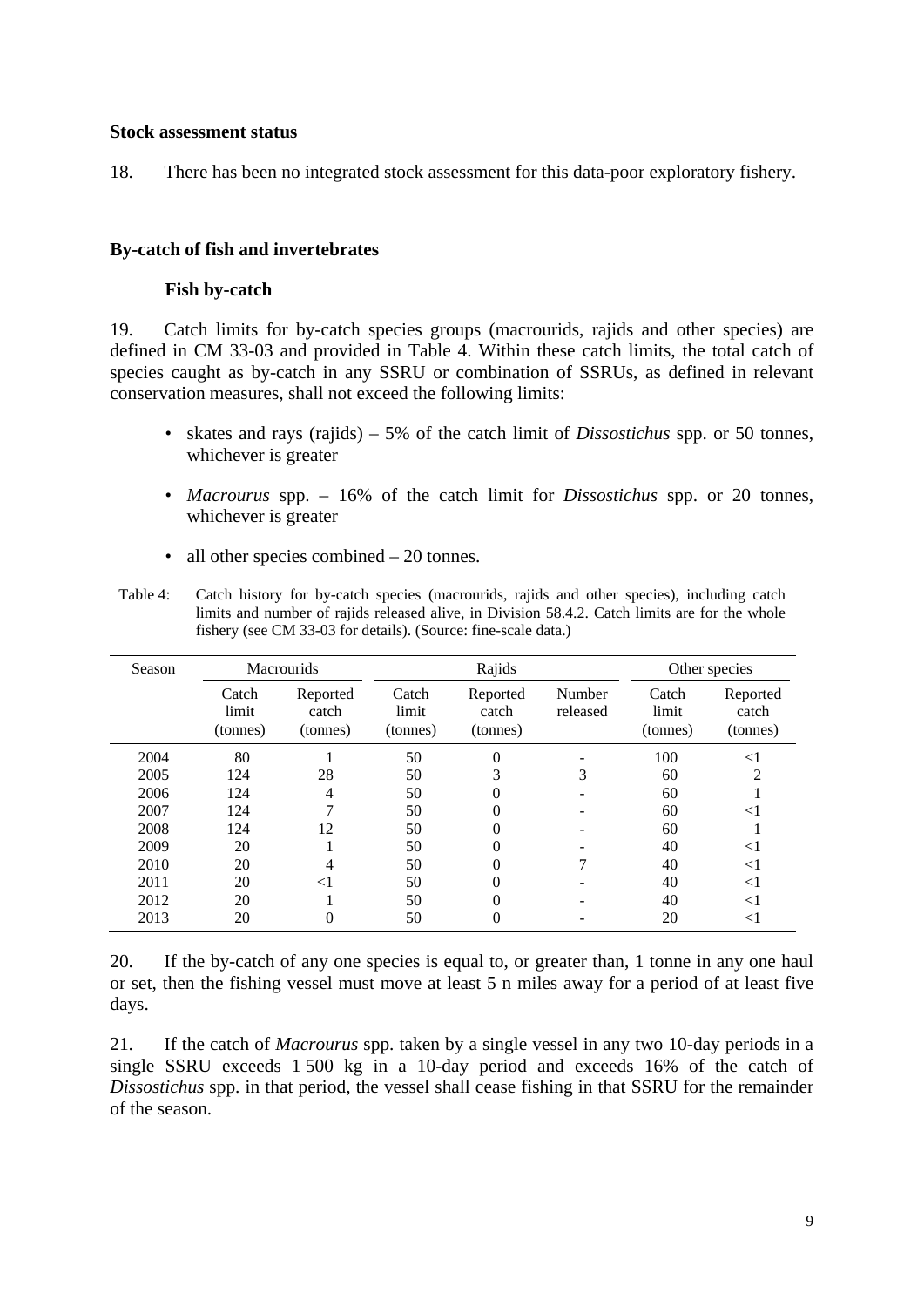22. The by-catch in Division 58.4.2 consists predominantly of macrourids. The largest catch of 28 tonnes reported in 2005 (Table 4) equated to 22% of the catch of *Dissostichus* spp. but only 18% of the catch limit set for that group in that year.

23. In 2013, no by-catch was reported from Division 58.4.2 (Table 4).

## **Invertebrate by-catch including VME taxa**

24. All Members are required to submit, within their general new (CM 21-01) and exploratory (CM 21-02) fisheries notifications, information on the known and anticipated impacts of their gear on vulnerable marine ecosystems (VMEs), including benthos and benthic communities such as seamounts, hydrothermal vents and cold-water corals. All of the VMEs in CCAMLR's VME Register are currently afforded protection through specific area closures, the locations and other details of which can be found in Annex 22-09/A.

25. There are no VMEs or VME Risk Areas designated in Division 58.4.2.

# **Incidental mortality of birds and mammals**

## **Incidental mortality**

26. There have been no observed incidental mortalities of seabirds in Division 58.4.2.

27. In 2005 there was one reported observation of a leopard seal (*Hydrurga leptonyx*). Since then there have been no reported marine mammal mortalities in Division 58.4.2.

## **Mitigation measures**

28. The requirements of CM 25-02 'Minimisation of the incidental mortality of seabirds in the course of longline fishing or longline fishing research in the Convention Area' apply to this fishery. There is an exemption to the requirement for night setting by achieving the sink rates described in CM 24-02 and subject to a seabird by-catch limit.

29. The risk level of seabirds in this fishery is category 2 (average to low) (SC-CAMLR-XXX, Annex 8, paragraph 8.1).

## **Ecosystem implications and effects**

30. No evaluation available for this fishery.